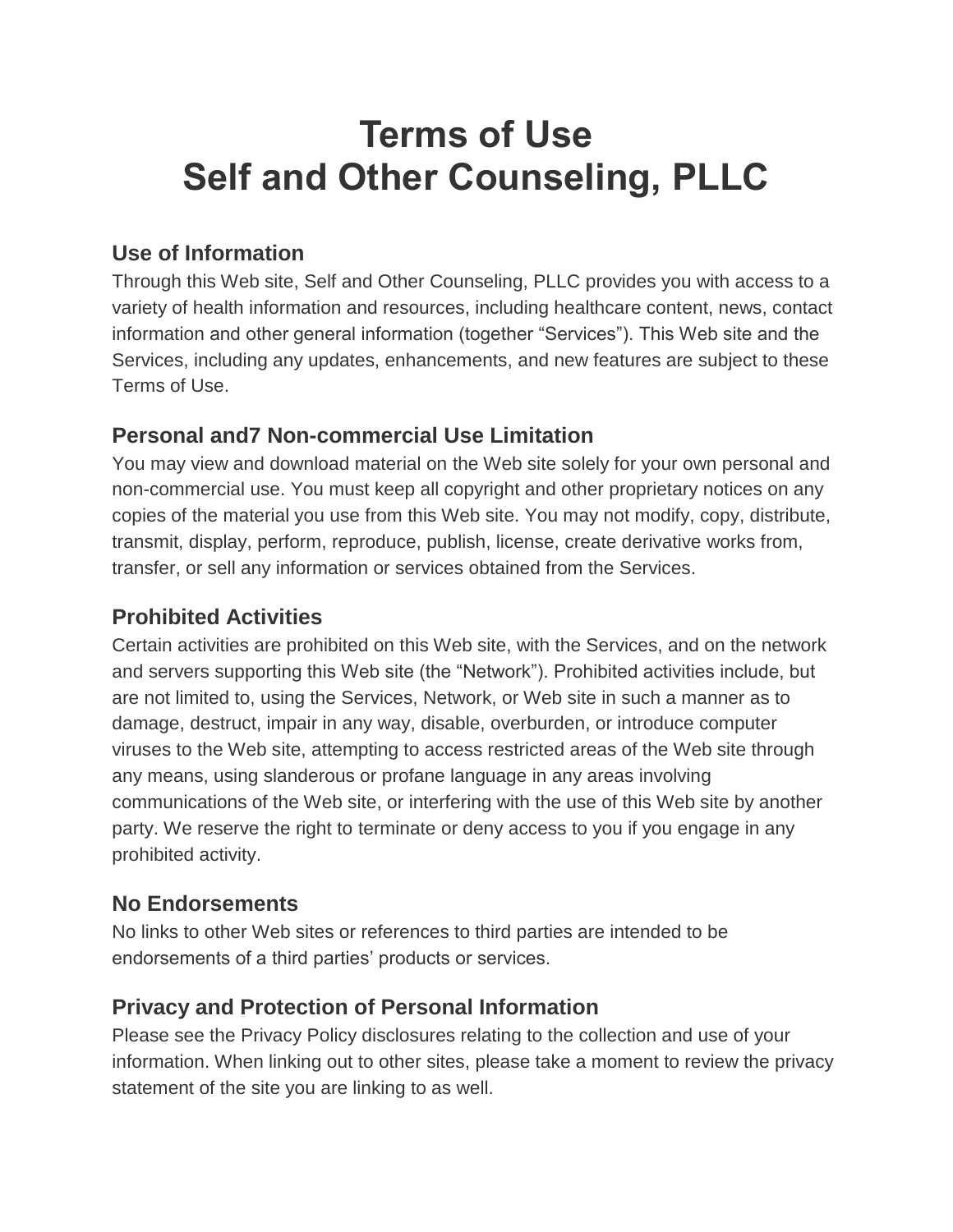### **No Practice of Medicine**

This Web site is not engaged in the practice of medicine or mental health. Any information and advice on the Web site is given on a generalized, generic basis, and is not specific to any individual patient's condition. Use of this Web site is helpful in making you informed about health care issues and use of this site does not create a care provider-client relationship. On-line health services and health information cannot replace a health professional-client relationship, and you should always consult with a professional for diagnosis and treatment of any specific health and mental healthproblems. You should not disregard any advice or treatment from your health professional based on your interpretation of what you may read on this Web site.

### **Links to Third Party Sites**

We provide external links to other web sites to let you access additional information that we believe may be of interest or useful to you. The presence of a link is not intended to be an endorsement by this site. The Linked sites are not under the control of or operated by Self and Other Counseling, PLLC. Self and Other Counseling, PLLC is not responsible for the contents of any linked site, any link contained in a linked site, or any updates or changes to such linked sites. We encourage you to read the Privacy Policies of each site that you link or visit, especially a site that asks you to disclose personal information and/or health related personal information.

## **Liability**

Self and Other Counseling, PLLC and/or its respective suppliers make no representations about the suitability of the information contained in the information and related graphics published as part of the Services for any purpose. All Such information and related graphics are provided "As Is" without warranty of any kind. Self and Other Counseling, PLLC and/or its respective suppliers hereby disclaim all warranties and conditions with regard to this information, including all warranties and conditions of merchantability, whether express, implied or statutory, fitness for a particular purpose, title and non-infringement. In no event shall Self and Other Counseling, PLLC and/or its respective suppliers be liable for any special, indirect or consequential damages or any damages whatsoever resulting from loss of use, data, or profits, whether in an action of contract, negligence or other tortuous action, arising out of or in connection with the use or performance of information available from the Services.

## **Comments and Inquiries**

We offer ability to contact Self and Other Counseling, PLLC with comments and inquiries which may involve disclosure of personal information. In order to contact Self